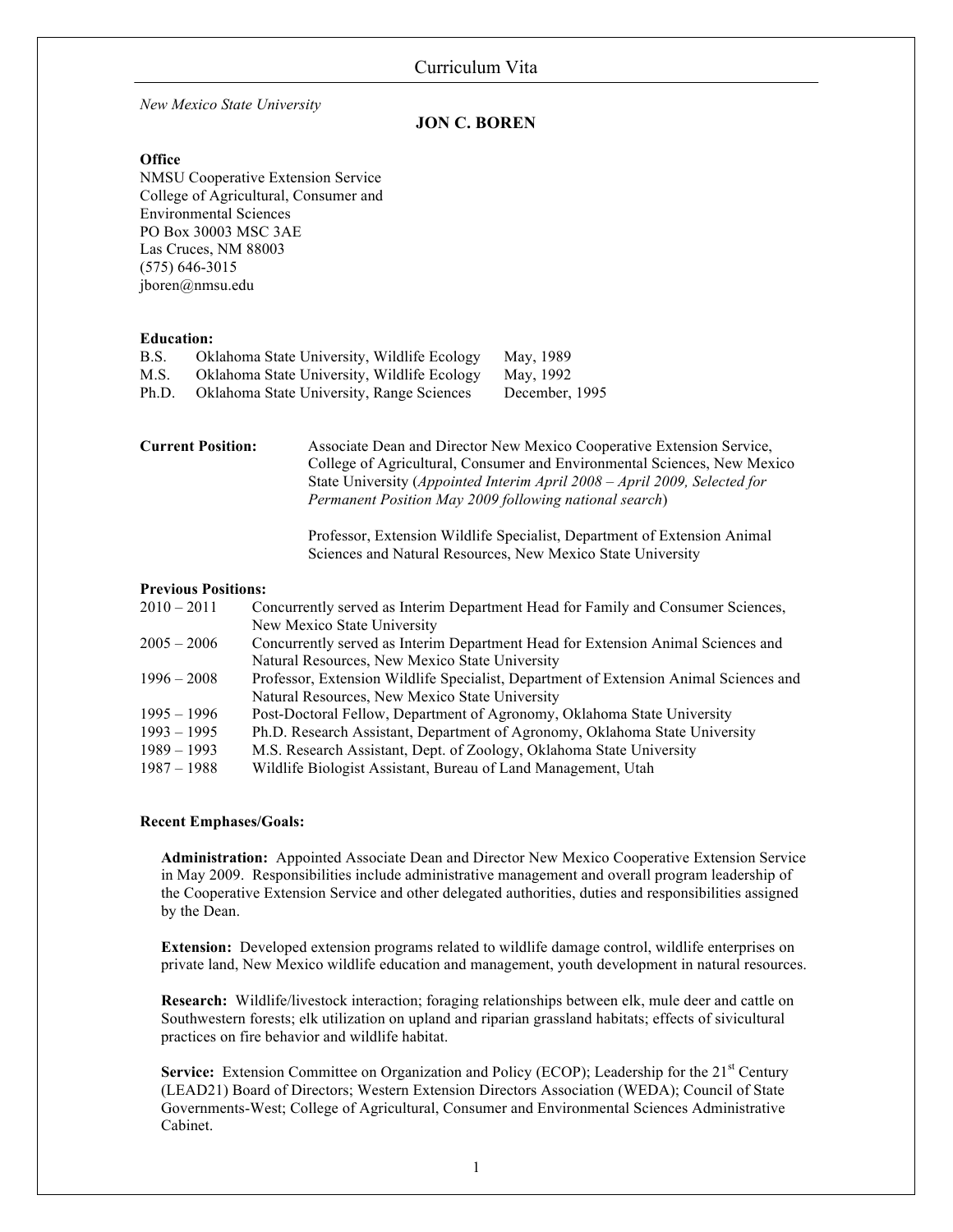*New Mexico State University* 

### **Administration/Leadership Programs**

NASULGC New Dean/Director/Administrator/National Program Leaders Orientation Workshop (2008) Leadership for the  $21<sup>st</sup>$  Century (LEAD21) (2007) New Mexico Agriculture Leadership Development Program (2004 - 2005)

### **National Committees:**

 WEDA Representative – Western Extension Leadership Development Steering Committee (2014 – present) Co-Chair – Extension Committee on Organization and Policy Program Subcommittee (2014 – 2016) ECOP Representative – LEAD21 Board of Directors (2012 - 2016) Member – Extension Committee on Organization and Policy (2012 - 2016) WEDA Representative – First Americans Land-grant Consortium (2012 - 2016) WEDA Representative – Western Region Program Leaders Committee (2011 – present) Member – Board of Directors Western Regional Aquaculture Center (2010 – present) Chair – Western Extension Directors Association (2010 – 2011) Member - Western Extension Directors Association (2008 – present) Member – Western Regional Coordination Implementation Committee (2008 – 2011) Member – Council of State Governments-West (2008 – present) Co-Chair – 2006 Society for Range Management Prescribed Grazing to Benefit Wildlife Habitat Symposium (2005 – 2006) Member – National Wildlife and Fisheries Extension Conference Planning Committee (2005 - 2006) Member - Western Regional Aquaculture Center Extension Advisory Board (1997 - 2006) Member - National 4-H Habitat Evaluation Committee (1997 - 2006) Member - Academic Core Recovery Team for Southwestern Willow Flycatcher (1997 – 2004) Chair - National 4-H Wildlife Habitat Evaluation Committee (2004 - 2005) Peer Reviewer - *Journal of Range Management* (1998 - 2005)

## **State Committees:**

Chair – New Mexico Certified Public Manager Advisory Board (2011 – present)

Member – New Mexico Food and Agriculture Council (2010 – present)

Member – New Mexico Beef Industry Improvement Task Force (2010 – 2013)

Member – New Mexico Agriculture and Government Relations Committee (2009 – present)

Member – New Mexico Association of Counties (2008 – present)

 Instructor - M-44 training in cooperation with the New Mexico Department of Agriculture for private applicators license (1996 - 2008)

Member – New Mexico Department of Game and Fish Lesser Prairie Chicken Technical Review Committee (2005)

Member – State Elk/Livestock Carrying Capacity Task Force (2001 – 2004)

 Member - Technical Review Committee for New Mexico Prairie Dog Conservation Plan (2001 - 2004) Member - Interagency Task Force for Elk and Livestock Interaction (2000 - 2002)

Board of Directors - New Mexico Chapter of The Wildlife Society (1999 - 2000); Treasurer (2001)

Coordinator - New Mexico Elk Census Task Force (1997 - 1998)

Member - New Mexico State Depredation Committee (1996 - 1997)

### **University/College Committees:**

Co-Chair – New Mexico State University Community Engagement Council (2014 – present)

Member – New Mexico State University Extension, Outreach, and Service Idea Team (2014)

Member – President's Communication Council/Marketing Committee (2013 – present)

 Co-chair – New Mexico State University Carnegie Community Engagement Classification Committee (2012)

Member – New Mexico State University Centennial Committee (2012)

Member – Vice Provost for Economic Development Strategic Business Plan Committee (2011 – 2012)

 Member – College of Agricultural, Consumer and Environmental Sciences Administrative Cabinet (2008 – present)

Chair – New Mexico Cooperative Extension Service Administrative Cabinet (2008 – present)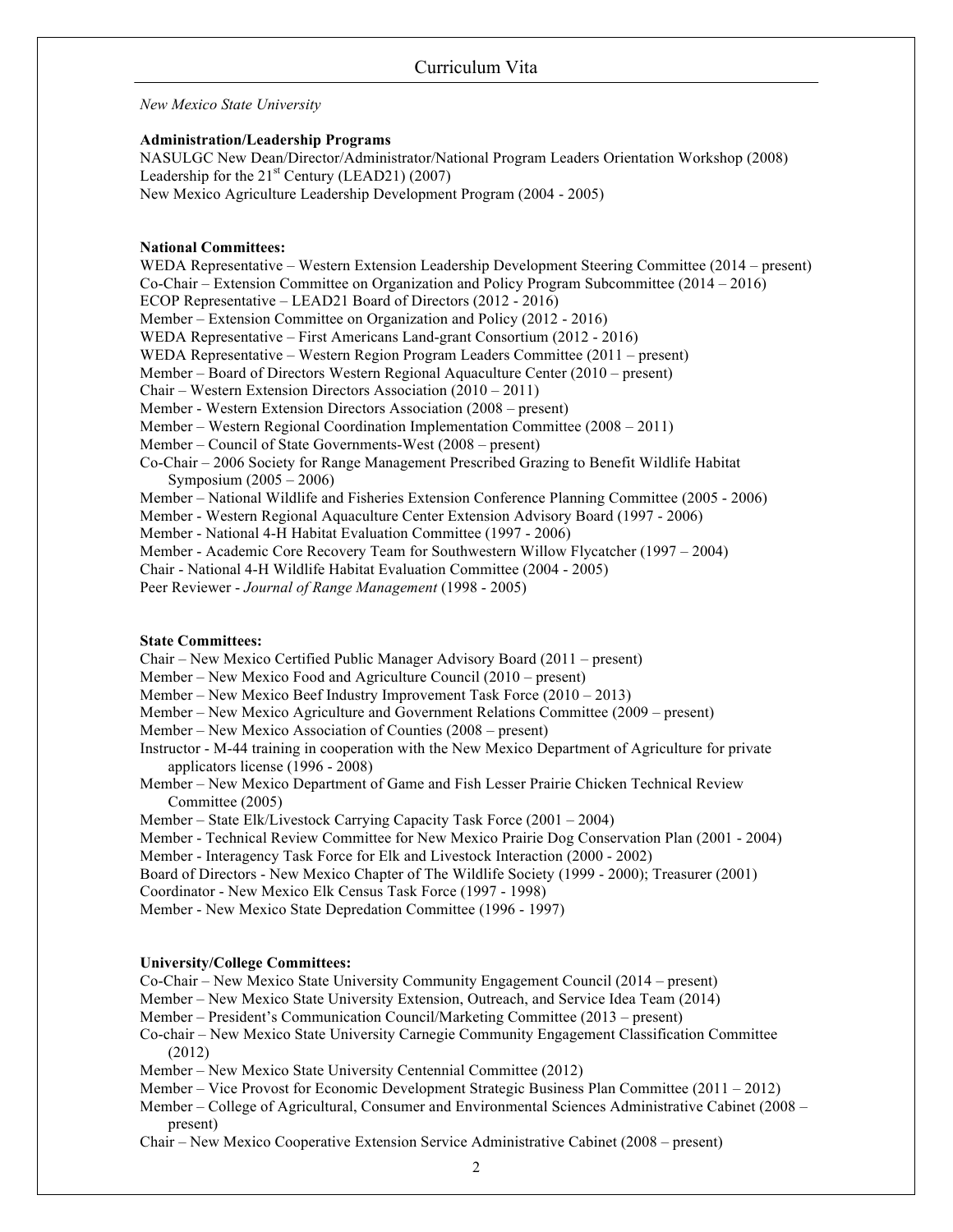*New Mexico State University* 

Member - Agriculture and Home Economics Promotion and Tenure Action Team (2007 – 2008)

Member – College of Agriculture and Home Economics Extension Promotion and Tenure Committee (2007 - 2008)

Member – College of Agriculture and Home Economics Strategic Planning Committee (2003 – 2005) Member – CES Administrative Cabinet (2005)

Member – CES Director Advisory Board (1999 – 2000, 2003 – 2005)

Member – NMSU Faculty Senate (2003 - 2005)

Member – NMSU Scholastic Affairs Committee (2005)

Member – NMSU Faculty Affairs Committee (2003 – 2005)

Treasurer - Extension Specialist Association (1997), Vice President (1998), President (1999), Past President (2000), Member (2001 - 2005)

Member - 4-H Curriculum Review Committee (1997 - 1999, 2004 - 2005)

Member - New Mexico Federation of Extension Associations (1997), President (1998), Past President (1999), Member (2000 - 2001)

Member - ACE Mentoring Program (1998 - 2001)

Member - Staff Development Advisory Committee (1998 - 1999)

Member – Range Improvement Task Force (1996 – 2008)

Faculty Co-Advisor - New Mexico State University Wildlife Society (1996 - 1998)

#### **Honors:**

 Golden Key National Honor Society, Oklahoma State University, 1988 New Mexico State University Research Achievement Millionaire Award, 2011 and 2012 Epsilon Sigma Phi Epsilon Visionary Leadership Award, 2010 State Early Career Award from Epsilon Sigma Phi, New Mexico State University, 1999 Dept. of Agronomy Outstanding Ph.D. Student Award, Oklahoma State University, 1995 Society for Range Management Ph.D. Graduate Student Paper Award, 1995 Sigma Xi, Oklahoma State University, 1994 Phi Kappa Phi Honor Society, Oklahoma State University, 1992 Dept. of Zoology Outstanding Master Student Award, Oklahoma State University, 1992 Oklahoma Academy of Science Professionalism Award, 1991

### **Selected Publications:**

 Bender, L.C., J.C. Boren, H. Halbritter, and S. Cox. 2013. Factors influencing survival and productivity of pronghorn in a semiarid grass/woodland in east-central New Mexico. *Human-Wildlife Interactions*  7(2):313-324.

 Bender, L.C., J.C. Boren, H. Halbritter, and S. Cox. 2013. Effects of site characteristics, pinyon-juniper management, and precipitation on quality for mule deer in New Mexico. *Human-Wildlife Interactions*  7(1):47-59.

Bender, L.C., J.C. Boren, H. Halbritter, and S. Cox. 2011. Condition, survival, and productivity of mule deer in semiarid grassland-woodland in east-central New Mexico. *Human-Wildlife Interactions* 5(2):276- 286.

 Wampler, C.R., J.K. Frey, D.M. VanLeeuwen, J.C. Boren, and T.T. Baker. 2009. Mammals in mechanically thinned and non-thinned mixed coniferous forest in the Sacramento Mountain, New Mexico. *Southwestern Naturalist* 53(4):431-443.

 Mason, G.J., T.T. Baker, D.S. Cram, J.C. Boren, A.G. Fernald, and D.M. VanLeeuwen. 2009. Mechanical fuel treatment effects on understory vegetation in a south central New Mexico dry mixed conifer forest.  *Forest Ecology and Management* 257(3):868-875.

 Mason, G.J., T.T. Baker, D.S. Cram, J.C. Boren, A.G. Fernald, and D.M. VanLeeuwen. 2008. Mechanical fuel treatment effects on fuel loads and indices of crown fire potential in a south central New Mexico dry mixed conifer forest. Forest Ecology and Management 251(3):195-204.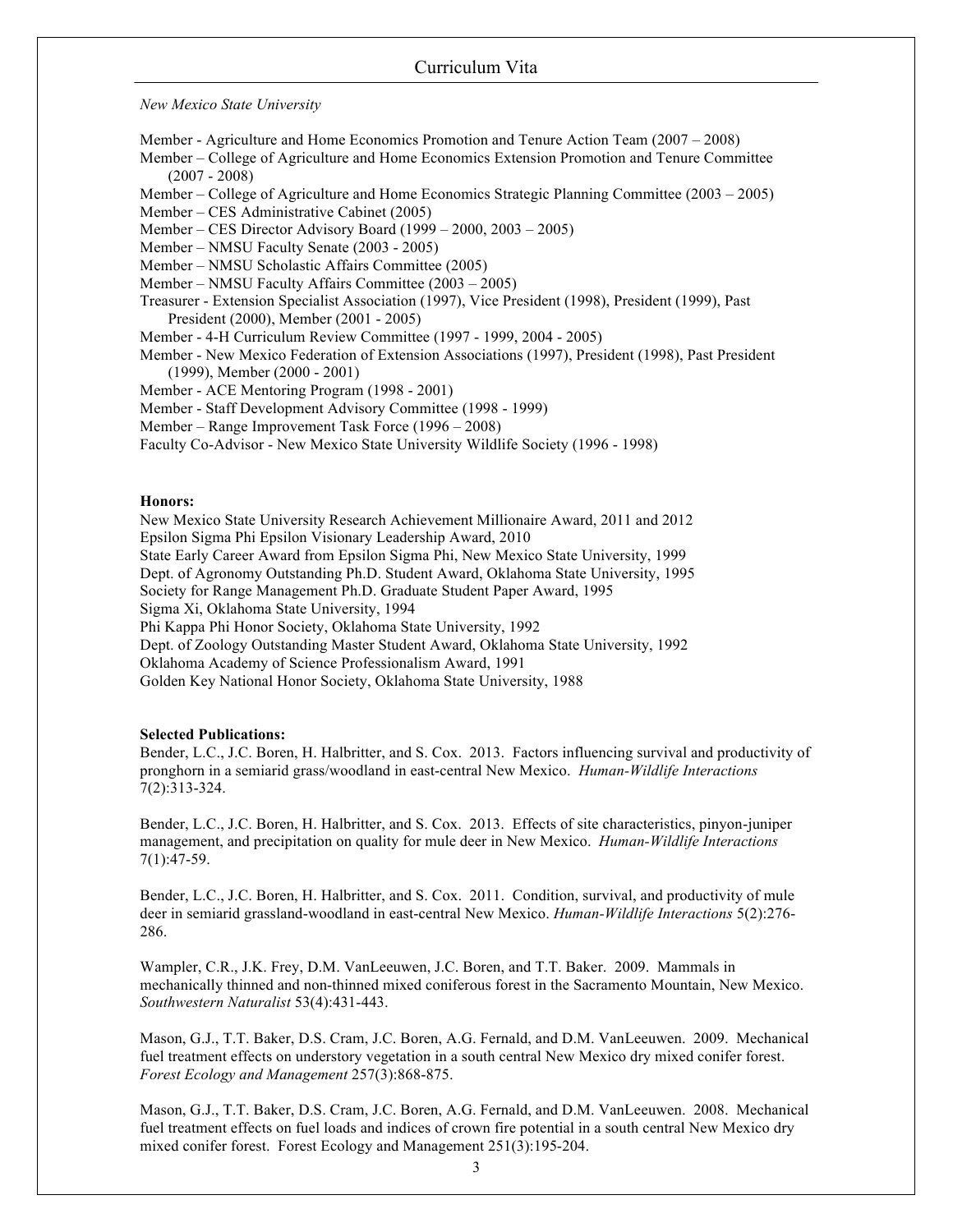*New Mexico State University* 

 Halbritter, H.J., S.T. Smallidge, J.C. Boren, and S. Eaton. 2008. A guide to identifying livestock depredation. New Mexico Sate University Cooperative Extension Service, Range Improvement Task Force Report 77.

Nistler, C.M., J.C. Boren, and D. Rollins (eds.). 2007. Symposia: Prescribed livestock grazing to enhance wildlife habitat. Proceedings of the Symposium presented at the 59<sup>th</sup> Annual Society for Range Management Meeting. Montana State University Press.

Boren, J.C., and T.T. Baker. 2007. Challenges and opportunities for developing prescribed grazing guidelines to enhance habitat for endangered species in the Southwest. Pages 47 – 59 *In* Proceedings of the Symposium presented at the 59<sup>th</sup> Annual Society for Range Management Meeting. Montana State University Press.

Baker, T.T., J.C. Boren, and M.K. Wood. 2007. Livestock grazing prescriptions to enhance riparian wildlife habitat? A review. Pages  $30 - 46$  In Proceedings of the Symposium presented at the 59<sup>th</sup> Annual Society for Range Management Meeting. Montana State University Press.

 Boren, J.C. 2007. Bats in buildings: Proper exclusion techniques in New Mexico. New Mexico State University Cooperative Extension Service, Guide L-202.

 Boren, J.C., S.C. Eaton, and F. Hodnett. 2007. 4-H project booklet: Big game in New Mexico. New Mexico State University Cooperative Extension Service, 100.J-26.

 Mason, G.J., Terrell T. Baker, Douglas S. Cram, Jon, C. Boren, Alexander G. Fernald, Dawn M. VanLeeuwen. 2007. Mechanical fuel treatment effects on fuel loads and indices of crown fire potential in a south central New Mexico dry mixed conifer forest. *Forest Ecology and Management* 251(3):195-204.

 Allison, C., Holechek, J., T.T. Baker, J.C. Boren, and J. Fowler. 2007. Rapid assessment methodology for determining range condition. *Rangelands* 29(2):45-50.

 Pehr, D.J., T.T. Baker, J. Boren, D. Cram, G. Mason. 2006. Branching Out: NMSU Researchers Study Impact of Forest Thinning. NMSU Research and Resouces. 1(1):12-13.

 Cram, D. S., T. T. Baker, J. C. Boren, and C. B. Edminster. 2006. Wildland fire effects in silviculturally treated vs. untreated forest stands of New Mexico and Arizona. Research Paper RMRS-RP-55. Fort Collins, Colorado: U. S. Department of Agriculture, Forest Service, Rocky Mountain Research Station. 28 p.

 Holechek, J., T.T. Baker, J.C. Boren, and D. Gault. 2006. Grazing impacts on rangeland vegetation: what we have learned. *Rangelands* 28(1): 7-13.

 Boren, J.C., T.T. Baker, D. Cowley, G. Mason, S. Eaton, and B. Hurd. 2004. Terrestrial Vegetation inventory of water delivery systems between San Acacia Diversion and the Bosque Del Apache national Wildlife Refuge. New Mexico Water Resource Research Institute Technical Completion Report.

 Allison, C.D., J. Holechek, J.C. Boren, T.T. Baker, J.M. Fowler, N.K. Ashcroft, and A.P. McIntosh. 2004. Using the rapid assessment methodology (RAM) to make adaptive management decisions. New Mexico State University Cooperative Extension Service, Range Improvement Task Force Report 58.

 Holechek, J.L., T.T. Baker, and J.C. Boren. 2004. Impacts of controlled grazing versus grazing exclusion on rangeland ecosystems: what we have learned. New Mexico State University Cooperative Extension Service, Range Improvement Task Force Report 57.

 Boren, J.C., T.T. Baker, B.J. Hurd. 2004. Tanning deer hides and small fur skins. New Mexico State University Cooperative Extension Service, Guide L-103.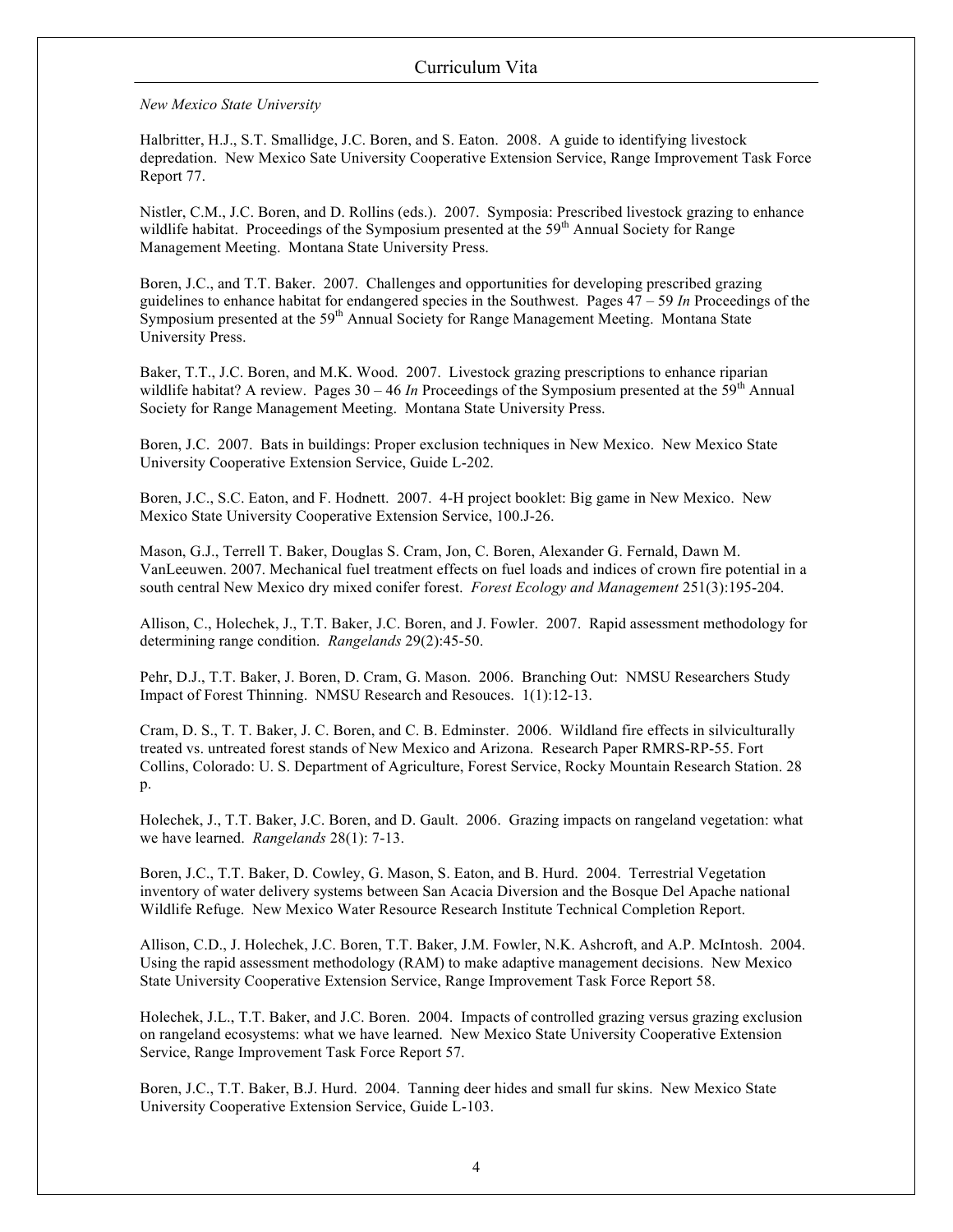*New Mexico State University* 

J.C. Boren, B.J. Hurd. 2004. How to prepare pelts. New Mexico State University Cooperative Extension Service, Guide L-101.

 Boren, J.C., T.T. Baker, and D.E. Cowley, B.J. Hurd. 2003. Growing trout in New Mexico ponds. New Mexico State University Cooperative Extension Service, Guide L-108.

 Hurd, B.J., and J.C. Boren. 2003. Effects of big game and livestock on plant cover in logged areas. Proceedings of the Fifth Western States and Provinces Deer and Elk Workshop, Jackson Hole, Wyoming.

 Hurd, B.J., and J.C. Boren. 2003. Effects of big game and livestock on plant cover in logged areas of the Sacramento Mountain. Proceedings of the 2003 New Mexico/Arizona Joint Wildlife Society Meetings, Gallup, NM.

Finch, D.M., S.I. Rothstein, J.C. Boren, W.L. Graf, J.L. Holechek, B.E. Kus, R.M. Marshall, S.J. Sferra, M.K. Sogge, J. Stromberg, B.A. Valentine, M.J. Whitfield, and S.O. Williams. 2003. Southwestern willow flycatcher recovery plan. U.S. Fish and Wildlife Service, Albuquerque, NM.

 Boren, J.C., and B.J. Hurd. 2003. Rabbits and their control in New Mexico. New Mexico State University Cooperative Extension Service, Guide L-210.

 Boren, J.C., and B. J. Hurd. 2003. Controlling nuisance woodpeckers in New Mexico. New Mexico State University Cooperative Extension Service, Guide L-211.

 Boren, J.C., and B. J. Hurd. 2003. Controlling nuisance birds in New Mexico. New Mexico State University Cooperative Extension Service, Guide L-212.

 Boren, J.C., and R. Valdez. 2002. Rodent control and protection from hantavirus. New Mexico State University Cooperative Extension Service, Guide L-209.

 Boren, J.C., and B.D. Wright. 2002. Controlling bats in New Mexico. New Mexico State University Cooperative Extension Service, Guide L-202.

 Tafoya, J.J., V.W. Howard, Jr., and J.C. Boren. 2001. Diets of elk, mule deer and coues white-tailed deer on Fort Bayard in southwestern New Mexico. New Mexico State University Cooperative Extension Service, Range Improvement Task Force Report 52.

 Allison, C.D., T.T. Baker, J.C. Boren, B.D. Wright, and S. Fernald. 2001. Range, riparian, water quality, and wildlife monitoring for ranchers in New Mexico. New Mexico State University Cooperative Extension Service, Range Improvement Task Force Report 53.

 Allison, C.D., T.T. Baker, J.C. Boren, and S. Fernald. 2001a. Field kit developed to monitor rangelands, riparian areas, water quality, and wildlife on ranchers in New Mexico. New Mexico State University Cooperative Extension Service.

 Allison, C.D., T.T. Baker, J.C. Boren, B.D. Wright, and S. Fernald. 2001b. Field notebook and data sheets developed to monitor rangelands, riparian areas, water quality, and wildlife on ranchers in New Mexico. New Mexico State University Cooperative Extension Service.

 Baker, T.T., J.C. Boren, and C.D. Allison. 2001. Strategies for livestock management in riparian areas in New Mexico. New Mexico State University Cooperative Extension Service, Guide B-119.

 Boren, J.C., and B.D. Wright. 2001. Controlling rock squirrels in New Mexico. New Mexico State University Cooperative Extension Service, Circular 574.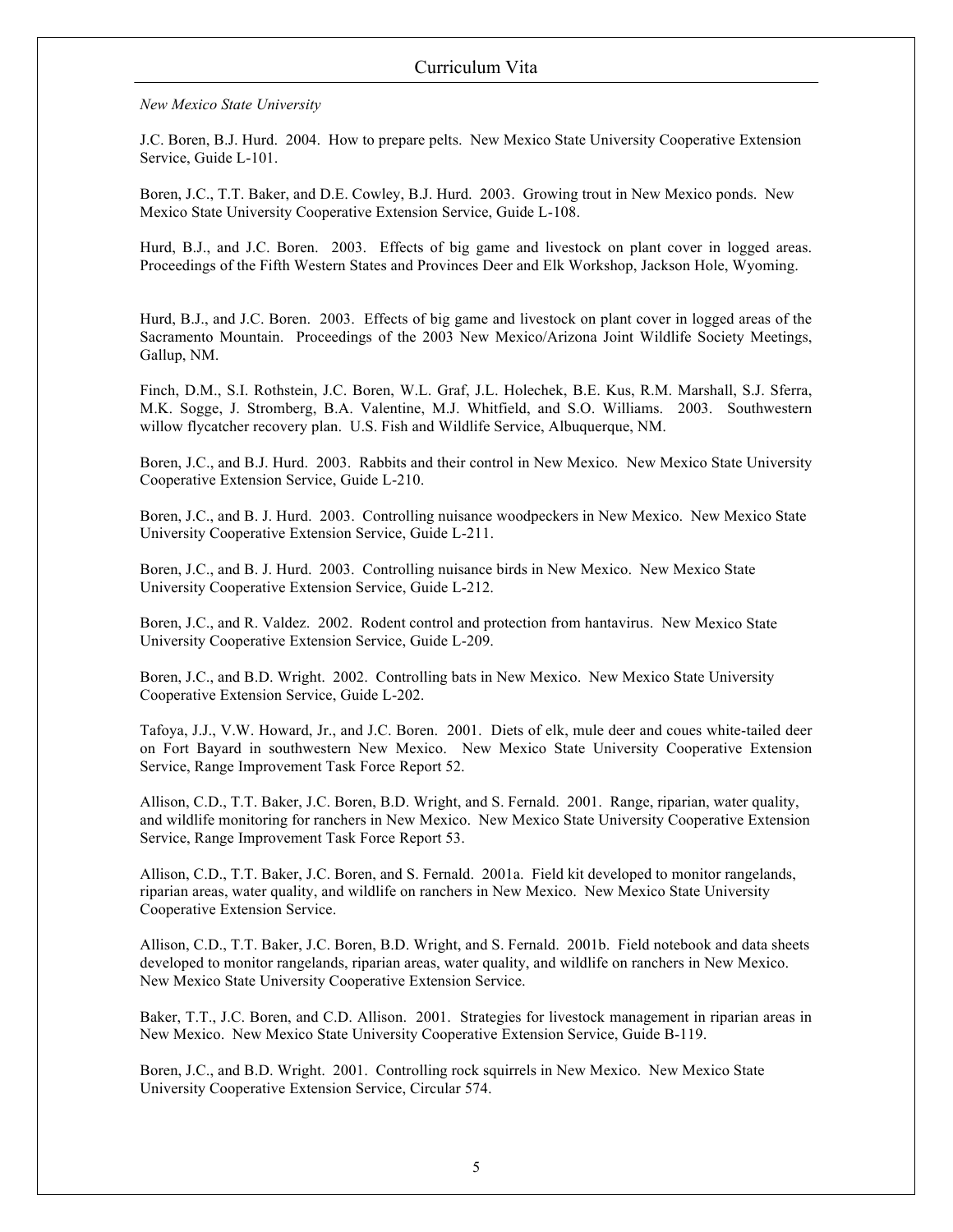*New Mexico State University* 

 Baker, T.T., and J.C. Boren. 2000. Livestock management in woody-dominated Southwestern riparian areas: A summary and extrapolation of the literature. New Mexico State University Cooperative Extension Service, Range Improvement Task Force Report 50.

 Allison, C.D., J.C. Boren, and T.T. Baker. 2000. Herbaceous utilization by elk in selected mountain meadows in the Gila National Forest. New Mexico State University Cooperative Extension Service, Range Improvement Task Force Report 49.

 Baker, T.T., and J.C. Boren. 2000. Revisions to the aquatic ecology curriculum for New Mexico 4-H sportfishing program curriculum. New Mexico State University Cooperative Extension Service.

 Boren, J.C., and B.D. Wright. 1999. Wildlife survival in desert environments*. New Mexico Journal of Science*, Volume 39.

 Treadaway, M., V.W. Howard, Jr., C.D. Allison, M.K. Wood, and J.C. Boren. 1999. Forage utilization by elk and livestock in selected riparian areas in the Gila National Forest. New Mexico State University Cooperative Extension Service, Range Improvement Task Force Report 47.

 Boren, J.C., D.M. Engle, R.E. Masters, and T. G. Bidwell. 1999. Effects of land use change on breeding bird community structure in a forest-grassland ecotone*. Journal of Range Management* 52:420-430.

 Criner, T.L., D.M. Engle, J.C. Boren, and R. E. Masters. 1999. Response of breeding birds in the Great Plains to low density urban sprawl. *Great Plains Research* 9:55-73.

 Boren, J.C., and B.D. Wright. 1999. Identifying and preserving wildlife tracks. New Mexico State University Cooperative Extension Service, Circular 561.

 Boren, J.C., and B.D. Wright. 1999. Controlling Skunks in New Mexico. New Mexico State University Cooperative Extension Service, Guide L-204.

 Boren, J.C. 1999. Vertebrate pest management for turfgrass managers in the Southwest. Proceedings from the 1999 Southwest Turfgrass Annual Conference, New Mexico State University Cooperative Extension Service.

 Boren, J.C. 1998. Relationships between elk, cattle and mule deer. Proceedings from the Conference on Livestock and Elk Habitat Management in the Southwest, Society for Range Management and New Mexico Cooperative Extension Service.

 Wright, B.D., J.C. Boren, J.M. Fowler, and R.L. Steiner. 1998. Comparisons between New Mexico fee hunting enterprises on public and private land ranches. In: M.D. Talavera, R.B.E. Gama, S.F. Clemente, and N.J. y Palacio. (eds.). Memoria II Congreso Internacional sobre Aves y Mamiferos Cinegeticos del Mundo. Colegeticos del Mundo. Colegio de Postgraduados, Campus San Luis Potosi. Toluca, Estado de Mexico. Mexico. 79 p.

 Boren, J.C., and B.D. Wright. 1998. Attracting hummingbirds to your backyard. New Mexico State University Cooperative Extension Service, Circular 558.

 Boren, J.C., B.D. Wright, M.J. Daniel, D.E. Martinez, and O.A. Martinez. 1998. New Mexico 4-H sportfishing program curriculum. New Mexico State University Cooperative Extension Service.

 Boren, J.C., and B.D. Wright. 1998. Field care of harvested big game. New Mexico State University Cooperative Extension Service, Circular 507.

 Boren, J.C. and B.D. Wright. 1998. New Mexico snakes: information for New Mexico homeowners. New Mexico State University Cooperative Extension Service, Circular 541.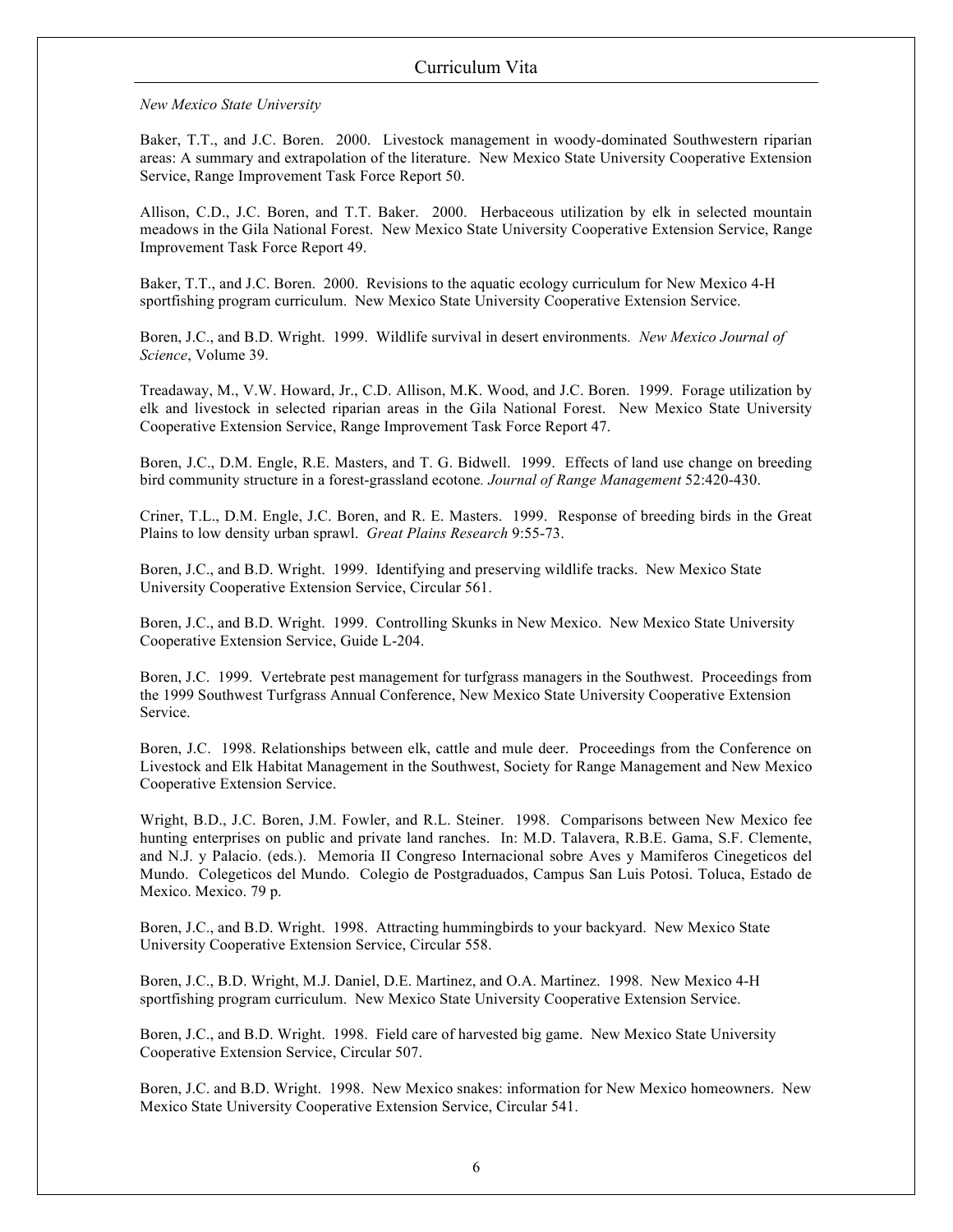*New Mexico State University* 

 Boren, J.C. 1997. Brown-headed cowbird parasitism on southwestern willow flycatcher: a literature review. New Mexico State University Cooperative Extension Service, Range Improvement Task Force Report 44.

 Boren, J.C., V.W. Howard, Jr., D.S. Casady, and G. Morris Southward. 1997. Management of mountain mahogany and Wright's silktassel to increase browse availability for big game. New Mexico State University Cooperative Extension Service, Range Improvement Task Force Report 43.

Boren, J.C., D.M. Engle, M.S. Gregory, R.E. Masters, T.G. Bidwell, and V.A. Mast. 1997. Landscape structure and change in a hardwood forest-tallgrass prairie ecotone. *Journal of Range Management* 50:244- 249.

 Boren, J.C., D.M. Engle, and R.E. Masters. 1997. Vegetation cover type and avian species changes on landscapes within a wildland-urban interface. *Ecological Modelling* 103:251-266.

 Treadaway, M., V.W. Howard, Jr., C.D. Allison, and J.C. Boren. 1997. Elk vs. livestock: forage utilization study in portions of the Gila National Forest. Proceedings of the Thirteenth Great Plains Wildlife Damage Control Workshop.

 Boren, J.C. 1997. Prairie dog control in New Mexico. New Mexico State University Cooperative Extension Service, Guide L-201.

 Extension Service, 400 L-2. Boren, J.C. 1997. Controlling pocket gophers in New Mexico. New Mexico State University Cooperative

 Wright, B.D., and J.C. Boren. 1997. FFA wildlife contest: wildlife skulls. New Mexico State University Cooperative Extension Service.

 Wright, B.D., and J.C. Boren. 1997. FFA wildlife contest: wildlife tracks. New Mexico State University Cooperative Extension Service.

 Boren, J.C., R.L. Lochmiller, and D.M. Leslie, Jr. 1996. Relationship of serum and muscle free amino acids to dietary protein in northern bobwhite*. Proceedings of the Oklahoma Academy of Science* 76:55-65.

 Boren, J.C. 1996. Multiple use resource management: recreational lease opportunities for New Mexico Department of Animal and Range Sciences, New Mexico State University and New Mexico Cooperative landowners. Proceedings of the Fourth Annual Southwest Beef Efficiency Enhancement Forum, Extension Service.

 Boren, J.C., R.L. Lochmiller, D.M. Leslie, Jr., and D.M. Engle. 1995. Amino acid concentrations in seed of preferred forages of bobwhites. *Journal of Range Management* 48:141-144.

 Peoples, A.D., R.L. Lochmiller, D.M. Leslie, Jr., J.C. Boren, and D.M. Engle. 1994. Essential amino acids in northern bobwhite foods*. Journal of Wildlife Management* 58:167-175.

Peoples, A.D., R.L. Lochmiller, J.C. Boren, D. M. Leslie, Jr., and D. M. Engle. 1994. Limitations of amino acids in diets of northern bobwhites *(Colinus virginianus*). *American Midland Naturalist* 132:104- 116.

 Boren, J.C., R.L. Lochmiller, and M.R. Vestey. 1993. Profiles of serum amino acids to assess condition of cotton rats (*Sigmodon hispidus*). *Journal of Mammalogy* 74:943-951.

 Boren, J.C., R.L. Lochmiller, D.M. Leslie, Jr., and D.M. Engle. 1993. Long-term effects of woody vegetation management on seasonal body condition of northern bobwhites. *Journal of Range Management*  46:520-523.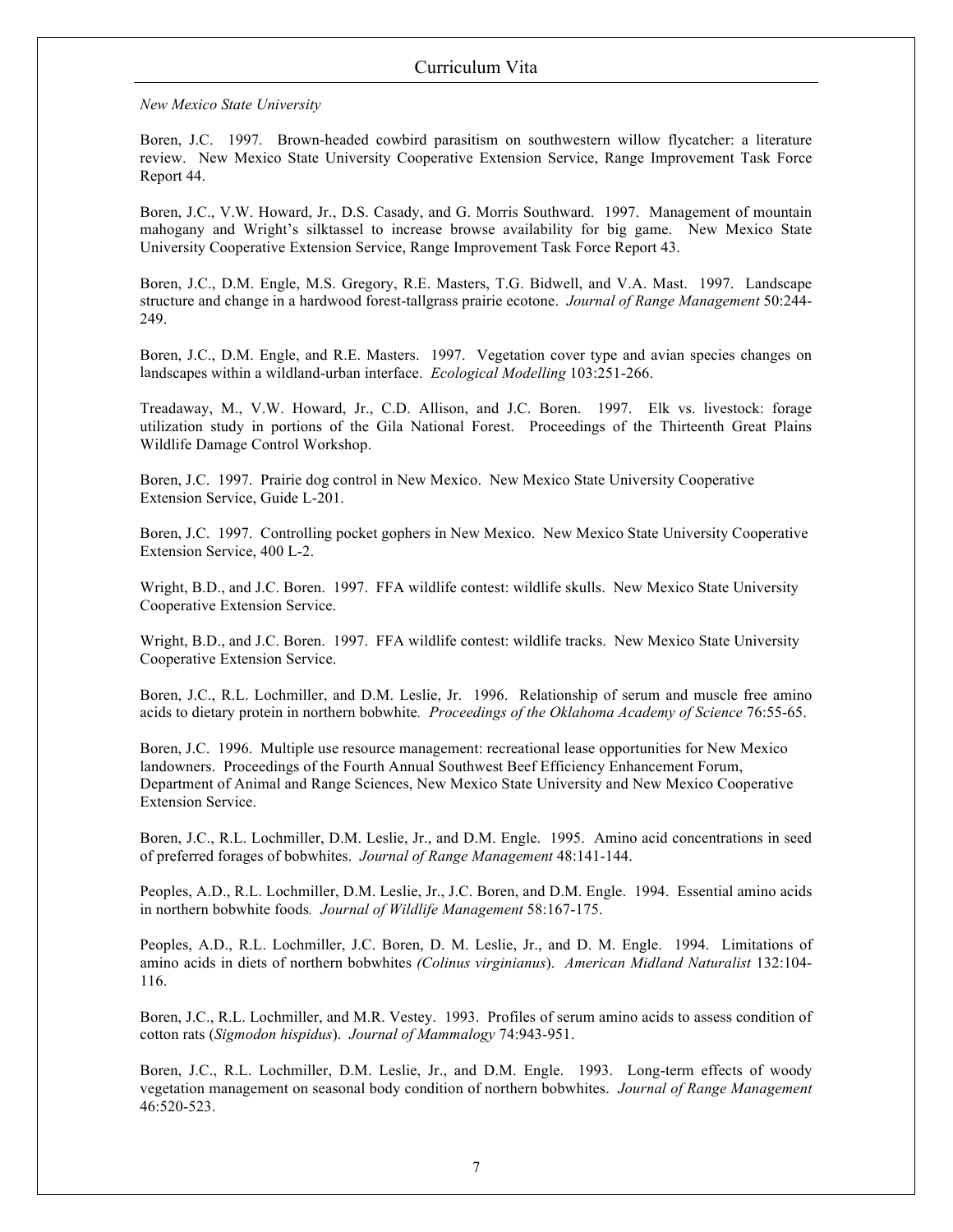*New Mexico State University* 

 Boren, J.C., R.L. Lochmiller, J.F. Boggs, S.T. McMurry, D.M. Leslie, Jr., D.M. Engle, and H. E. Jordan. 1993. Responses of intestinal nematodes in white-footed mouse (*Peromyscus leucopus*) populations to rangeland modification. *Proceedings of the Oklahoma Academy of Science* 73:39-44.

 Boren, J.C., R.L. Lochmiller, J.F. Boggs, and D.M. Leslie, Jr. 1993. Gastrointestinal helminths of eastern woodrat populations in central Oklahoma. *Southwestern Naturalist* 38:146-149.

 Lochmiller, R.L., M. Vestey, J.C. Boren. 1993. Relationship between protein nutritional status and immunocompetence in juvenile northern bobwhites. *Auk* 110:503-510.

 Anderson, S., and J.C. Boren. 1990. Deer in Oklahoma: natural history and management. Oklahoma State Extension Facts No. 9009, Oklahoma State University, Stillwater, OK.

### **Selected Grants Awarded**

 Baker, T.T., J.C. Boren, D. Cram, and B. Hurd. 2008-2010. Inventory of southwestern national forest wildfires: An assessment of silviculturally treated versus untreated wildland fires. USDA Rocky Mountain Experiment Station Grant (\$176, 354 total).

 Boren, J.C., T.T. Baker, D. Cram. 2007-2008. Foraging relationships between elk, mule deer and cattle on salvage-logged sites in southwestern national forests: Research joint venture amendment for Phase Four. USDA Rocky Mountain Experiment Station Grant (\$148,176 total)*.*  USDA Rocky Mountain Experiment Station Grant (\$148,176 total).

 Boren, J.C., T.T. Baker, J. Fowler, and C.D. Allison. 2006 – 2008. . New Mexico State University's Joe Skeen Institute for Forest and Rangeland Management Research – Forest/Rangeland Restoration Initiative. Joe Skeen Institute for Rangeland Restoration. (\$92,000 total).

 Baker, T. T., J. C. Boren, D. Cram, J. Fowler, and C.D. Allison. 2006-2008. New Mexico State University's Joe Skeen Institute for Forest and Rangeland Management Research – Forest/Rangeland Restoration Initiative. Joe Skeen Institute for Rangeland Restoration. (\$92,000 total).

 Boren, J.C., and Baker, T.T. 2006-2007. Foraging relationships between elk, mule deer and cattle on salvage-logged sites in southwestern national forests: Research joint venture amendment for Phase Three. USDA Rocky Mountain Experiment Station Grant (\$80,888 total)*.* 

 Baker, T.T., J.C. Boren, D. Cram, and B. Hurd. 2006-2007. Inventory of southwestern national forest wildfires: An assessment of silviculturally treated versus untreated wildland fires. USDA Rocky Mountain Experiment Station Grant (\$105,696 total).

 Boren, J.C., B.J. Hurd, and S. Eaton. 2004–2007. 4-H youth education in fisheries and wildlife management. United States Fish and Wildlife Service, Extension/Sea Grant Program (\$50,000 total).

 Boren, J.C., Baker, T.T., D. Cram, J. Fowler, and C.D. Allison. 2004-2006. New Mexico State University Joe Skeen Institute for Forest and Range management Research and Education: Wildlife Management and Ecology. (\$115,464 total).

 Boren, J.C., Baker, T.T., D. Cram, J. Boren, J. Fowler, and C.D. Allison. 2003-2005. New Mexico State University Joe Skeen Institute for Forest and Range Management Research and Education: Wildlife Management and Ecology. (\$145,102 total).

 Boren, J.C. and T.T. Baker, B. Hurd, and D. Cram. 2004. Foraging relationships between elk, mule deer and cattle on salvage-logged sites in southwestern national forests: Research joint venture amendment for Phase Two. USDA Rocky Mountain Experiment Station Grant (\$83,000 total)*.* 

 Baker, T.T., J.C. Boren, D. Cram, and B. Hurd. 2003-2006 Inventory of southwestern national forest wildfires: An assessment of silviculturally treated versus untreated wildland fires. USDA Rocky Mountain Experiment Station Grant (\$83,000/yr for 3 years, \$102,702 for 1 year, \$351,702 total).